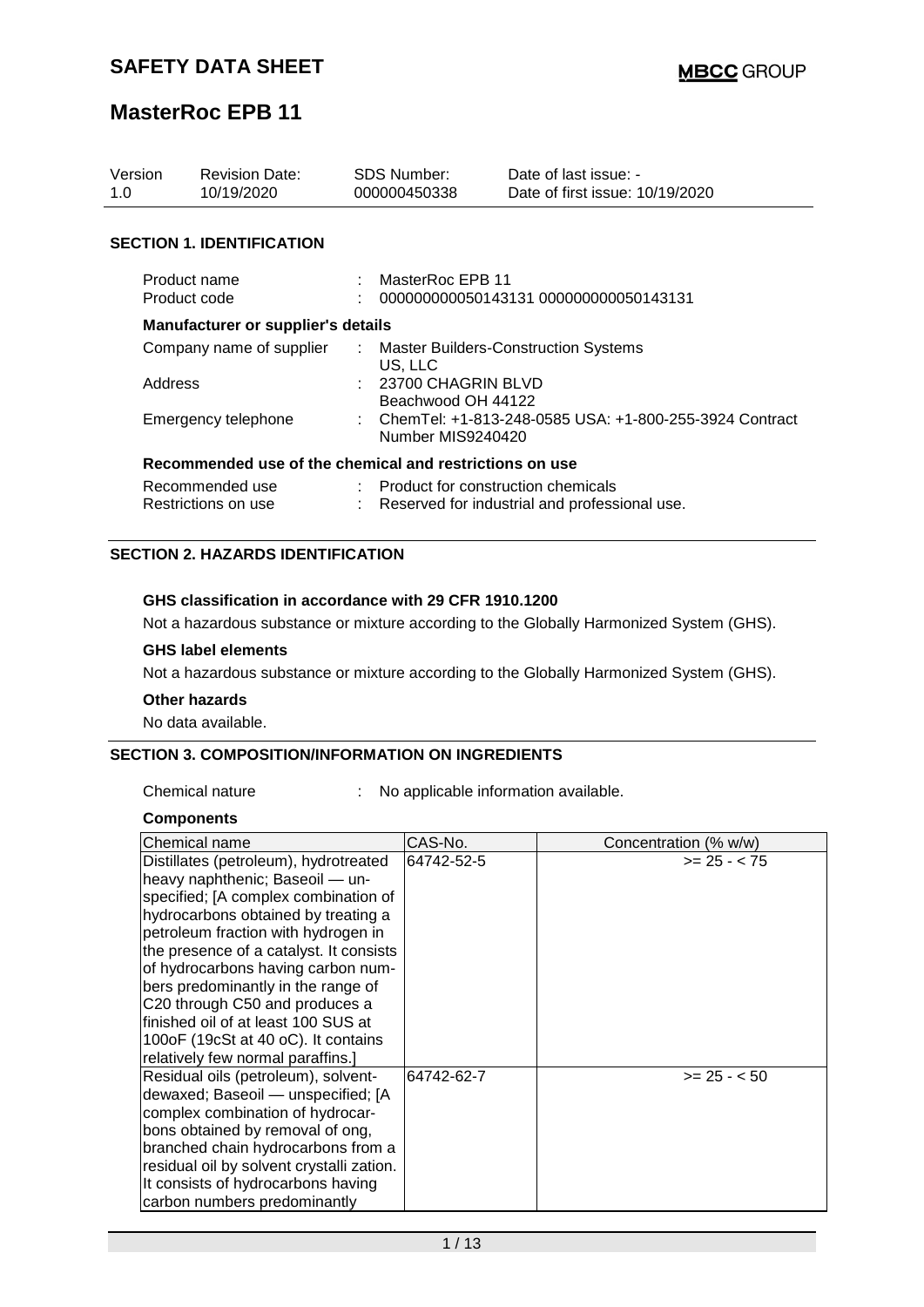| Version<br>1.0 | <b>Revision Date:</b><br>10/19/2020                                    |       | SDS Number:<br>000000450338                                                                                                                                                                                                                   | Date of last issue: -<br>Date of first issue: 10/19/2020                                                                                                                                                    |                                                                                                                            |  |
|----------------|------------------------------------------------------------------------|-------|-----------------------------------------------------------------------------------------------------------------------------------------------------------------------------------------------------------------------------------------------|-------------------------------------------------------------------------------------------------------------------------------------------------------------------------------------------------------------|----------------------------------------------------------------------------------------------------------------------------|--|
|                |                                                                        |       |                                                                                                                                                                                                                                               |                                                                                                                                                                                                             |                                                                                                                            |  |
|                | greater than C25 and boiling above<br>approxi mately 400 oC (752 oF).] |       |                                                                                                                                                                                                                                               |                                                                                                                                                                                                             |                                                                                                                            |  |
|                | Distillates (petroleum), solvent-<br>dewaxed heavy paraffinic          |       | 64742-65-0                                                                                                                                                                                                                                    |                                                                                                                                                                                                             | $>= 5 - < 15$                                                                                                              |  |
|                | Zinc bis[O,O-bis(2-ethylhexyl)]<br>bis(dithiophosphate)                |       | 4259-15-8                                                                                                                                                                                                                                     |                                                                                                                                                                                                             | $>= 1 - < 3$                                                                                                               |  |
|                |                                                                        |       |                                                                                                                                                                                                                                               |                                                                                                                                                                                                             |                                                                                                                            |  |
|                | <b>SECTION 4. FIRST AID MEASURES</b>                                   |       |                                                                                                                                                                                                                                               |                                                                                                                                                                                                             |                                                                                                                            |  |
|                | General advice                                                         |       |                                                                                                                                                                                                                                               | If the patient is likely to become unconscious, place and<br>transport in stable sideways position (recovery position).<br>Immediately remove contaminated clothing.<br>Do not leave the victim unattended. | First aid personnel should pay attention to their own safety.                                                              |  |
| If inhaled     |                                                                        | tion. | trolled/metered dose inhaler.<br>advice.                                                                                                                                                                                                      | Immediately administer a corticosteroid from a con-<br>If symptoms persist, call a physician.                                                                                                               | Keep patient calm, remove to fresh air, seek medical atten-<br>If unconscious, place in recovery position and seek medical |  |
|                | In case of skin contact                                                |       |                                                                                                                                                                                                                                               | ile dressings, consult a skin specialist.                                                                                                                                                                   | Immediately wash thoroughly with plenty of water, apply ster-                                                              |  |
|                | In case of eye contact                                                 |       | Immediately wash affected eyes for at least 15 minutes under<br>running water with eyelids held open, consult an eye special-<br>ist.<br>Remove contact lenses.<br>Protect unharmed eye.<br>If eye irritation persists, consult a specialist. |                                                                                                                                                                                                             |                                                                                                                            |  |
|                | If swallowed                                                           |       | seek medical attention.<br>Keep respiratory tract clear.                                                                                                                                                                                      | Do not give milk or alcoholic beverages.<br>If symptoms persist, call a physician.                                                                                                                          | Immediately rinse mouth and then drink 200-300 ml of water,<br>Never give anything by mouth to an unconscious person.      |  |
| delayed        | Most important symptoms<br>and effects, both acute and                 |       | None known.                                                                                                                                                                                                                                   |                                                                                                                                                                                                             |                                                                                                                            |  |
|                | Notes to physician                                                     |       | Treat symptomatically.                                                                                                                                                                                                                        |                                                                                                                                                                                                             |                                                                                                                            |  |

### **SECTION 5. FIRE-FIGHTING MEASURES**

| Suitable extinguishing media       | Water spray<br>Foam<br>Dry powder                                 |
|------------------------------------|-------------------------------------------------------------------|
|                                    | Carbon dioxide (CO2)                                              |
| Unsuitable extinguishing<br>media  | High volume water jet                                             |
| Hazardous combustion prod-<br>ucts | harmful vapours<br>nitrogen oxides<br>fumes/smoke<br>carbon black |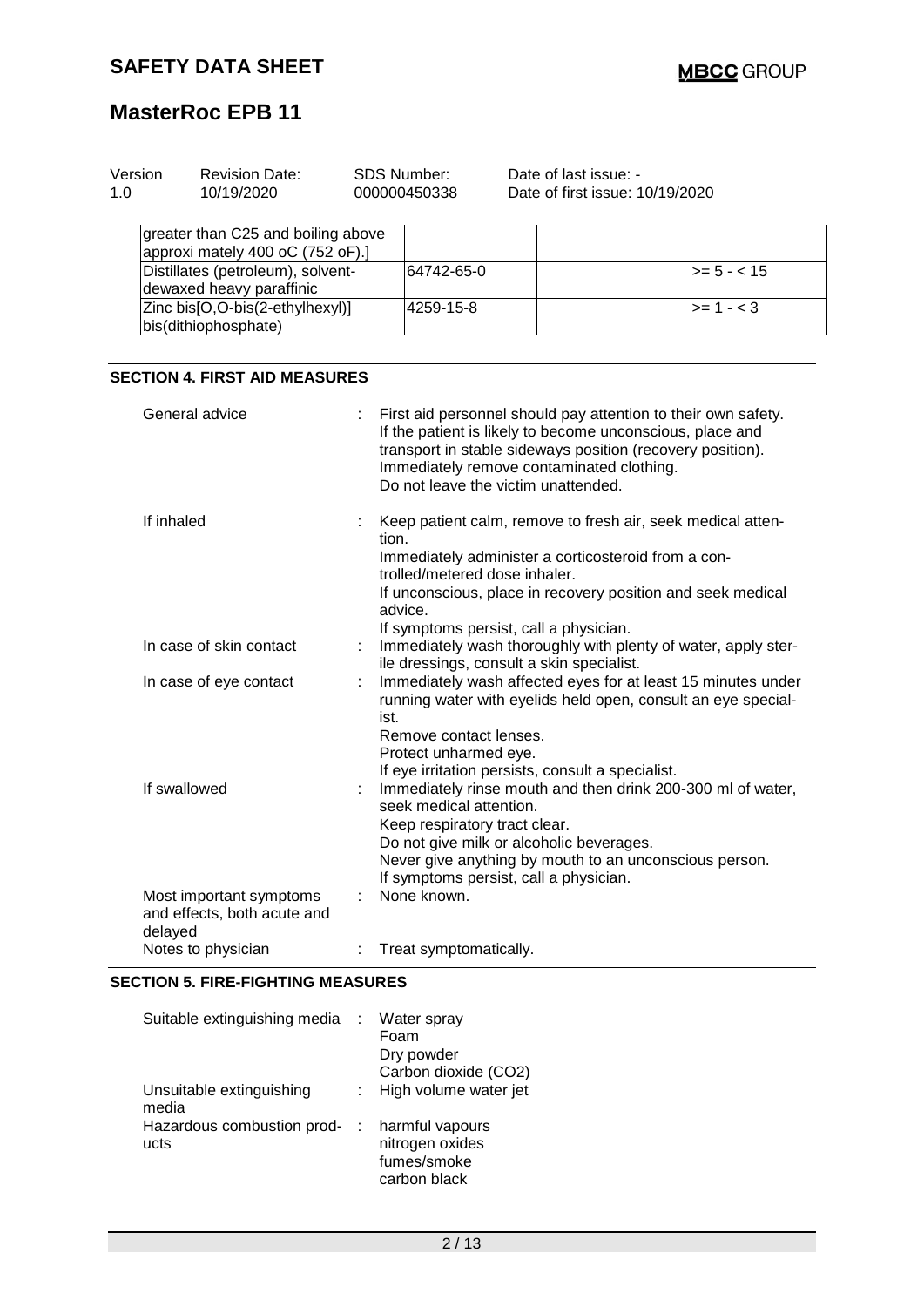| Version<br>1.0                                                             | <b>Revision Date:</b><br>10/19/2020                                            |    | SDS Number:<br>000000450338                                                                                                                                                                                                           | Date of last issue: -<br>Date of first issue: 10/19/2020                                                   |  |
|----------------------------------------------------------------------------|--------------------------------------------------------------------------------|----|---------------------------------------------------------------------------------------------------------------------------------------------------------------------------------------------------------------------------------------|------------------------------------------------------------------------------------------------------------|--|
| Further information<br>Special protective equipment :<br>for fire-fighters |                                                                                |    | Standard procedure for chemical fires.<br>Use extinguishing measures that are appropriate to local cir-<br>cumstances and the surrounding environment.<br>Wear self-contained breathing apparatus for firefighting if nec-<br>essary. |                                                                                                            |  |
|                                                                            | <b>SECTION 6. ACCIDENTAL RELEASE MEASURES</b>                                  |    |                                                                                                                                                                                                                                       |                                                                                                            |  |
|                                                                            | Personal precautions, protec-:<br>tive equipment and emer-<br>gency procedures |    | Use personal protective clothing.<br>and safety practice.                                                                                                                                                                             | Handle in accordance with good building materials hygiene                                                  |  |
|                                                                            | Environmental precautions                                                      | ÷. | respective authorities.                                                                                                                                                                                                               | If the product contaminates rivers and lakes or drains inform                                              |  |
|                                                                            | Methods and materials for<br>containment and cleaning up                       |    |                                                                                                                                                                                                                                       | Wipe up with absorbent material (e.g. cloth, fleece).<br>Keep in suitable, closed containers for disposal. |  |

### **SECTION 7. HANDLING AND STORAGE**

| fire and explosion                             |    | Advice on protection against : Normal measures for preventive fire protection.                                                                 |
|------------------------------------------------|----|------------------------------------------------------------------------------------------------------------------------------------------------|
| Advice on safe handling                        | t. | For personal protection see section 8.<br>Smoking, eating and drinking should be prohibited in the ap-<br>plication area.                      |
| Conditions for safe storage                    |    | : Electrical installations / working materials must comply with<br>the technological safety standards.                                         |
| Further information on stor-<br>age conditions |    | Keep only in the original container in a cool, well-ventilated<br>place.<br>Protect from direct sunlight.<br>Store protected against freezing. |
| Materials to avoid                             |    | : Observe VCI storage rules.                                                                                                                   |
|                                                |    | No materials to be especially mentioned.                                                                                                       |
| Further information on stor-<br>age stability  |    | : No data available                                                                                                                            |

# **SECTION 8. EXPOSURE CONTROLS/PERSONAL PROTECTION**

### **Ingredients with workplace control parameters**

| Components | CAS-No.   | Value type<br>(Form of<br>exposure) | Control parame-<br>ters / Permissible<br>concentration | <b>Basis</b>                                |
|------------|-----------|-------------------------------------|--------------------------------------------------------|---------------------------------------------|
| Limestone  | 1317-65-3 | <b>REL</b> value<br>(Respirable)    | $5$ mg/m $3$                                           | <b>NIOSH</b>                                |
|            |           | <b>REL</b> value<br>(Total)         | $10 \text{ mg/m}$ 3                                    | <b>NIOSH</b>                                |
|            |           | PEL (Respir-<br>able fraction)      | $5$ mg/m $3$                                           | <b>29 CFR</b><br>1910.1000<br>$(Table Z-1)$ |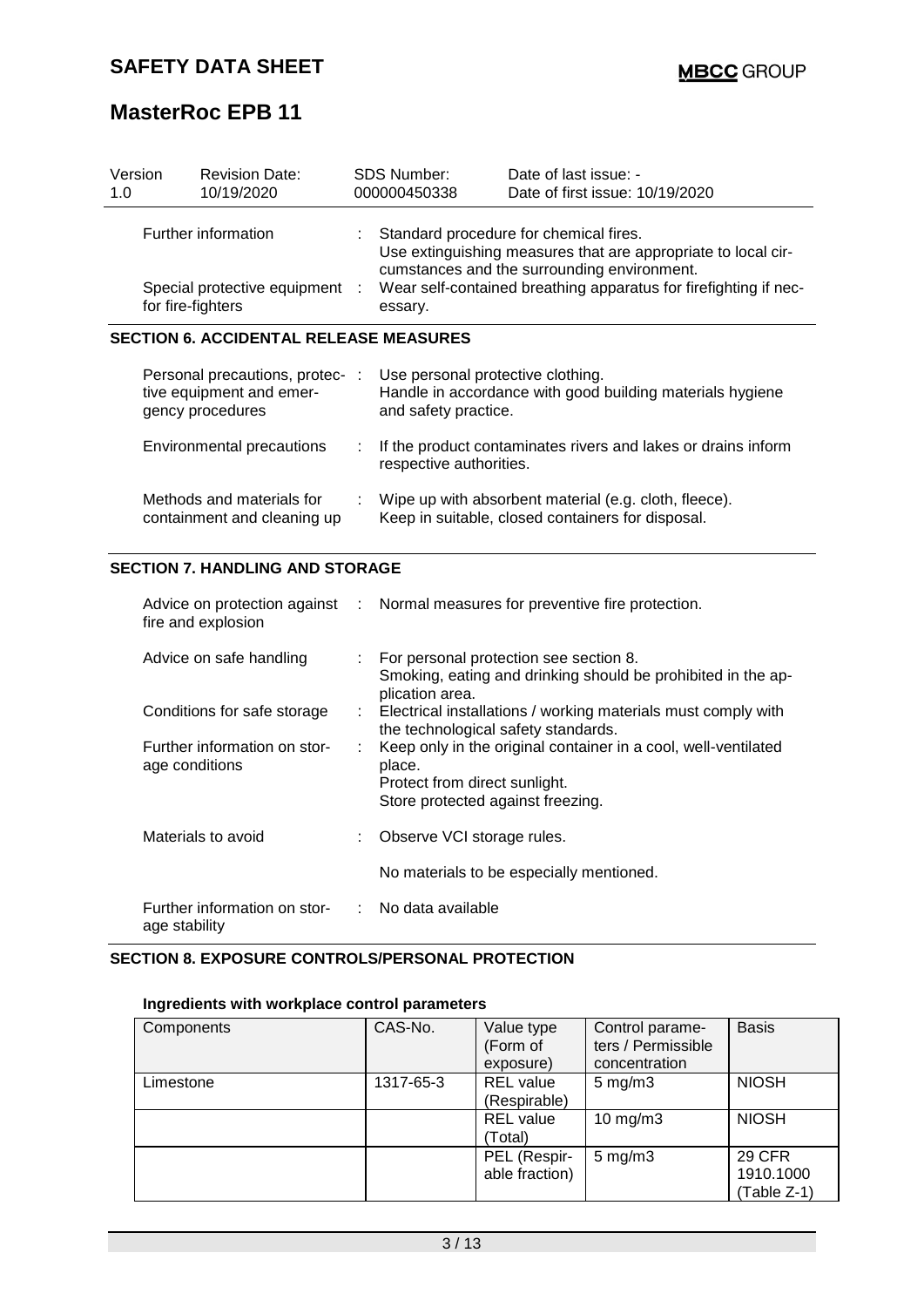| Version<br>1.0 | <b>Revision Date:</b><br>10/19/2020                                                                                                                                                                                                                                                                                                                                                                                                                                                         | SDS Number:<br>000000450338 | Date of last issue: -<br>Date of first issue: 10/19/2020 |                                          |                                             |  |
|----------------|---------------------------------------------------------------------------------------------------------------------------------------------------------------------------------------------------------------------------------------------------------------------------------------------------------------------------------------------------------------------------------------------------------------------------------------------------------------------------------------------|-----------------------------|----------------------------------------------------------|------------------------------------------|---------------------------------------------|--|
|                |                                                                                                                                                                                                                                                                                                                                                                                                                                                                                             |                             | PEL (Total<br>dust)                                      | 15 mg/m3                                 | <b>29 CFR</b><br>1910.1000<br>(Table Z-1)   |  |
|                |                                                                                                                                                                                                                                                                                                                                                                                                                                                                                             |                             | <b>TWA value</b><br>(Respirable<br>fraction)             | $5$ mg/m $3$                             | <b>29 CFR</b><br>1910.1000<br>(Table Z-1-A) |  |
|                |                                                                                                                                                                                                                                                                                                                                                                                                                                                                                             |                             | <b>TWA value</b><br>(Total dust)                         | 15 mg/m3                                 | <b>29 CFR</b><br>1910.1000<br>(Table Z-1-A) |  |
|                |                                                                                                                                                                                                                                                                                                                                                                                                                                                                                             |                             | TWA (total<br>dust)                                      | 15 mg/m3                                 | OSHA Z-1                                    |  |
|                |                                                                                                                                                                                                                                                                                                                                                                                                                                                                                             |                             | TWA (respir-<br>able fraction)                           | $5$ mg/m $3$                             | OSHA Z-1                                    |  |
|                |                                                                                                                                                                                                                                                                                                                                                                                                                                                                                             |                             | <b>TWA (Total</b><br>dust)                               | 15 mg/m3                                 | OSHA P0                                     |  |
|                |                                                                                                                                                                                                                                                                                                                                                                                                                                                                                             |                             | TWA (respir-<br>able dust<br>fraction)                   | $5$ mg/m $3$                             | OSHA P0                                     |  |
|                |                                                                                                                                                                                                                                                                                                                                                                                                                                                                                             |                             | TWA (Res-<br>pirable)                                    | $5$ mg/m $3$<br>(Calcium car-<br>bonate) | <b>NIOSH REL</b>                            |  |
|                |                                                                                                                                                                                                                                                                                                                                                                                                                                                                                             |                             | TWA (total)                                              | 10 mg/m3<br>(Calcium car-<br>bonate)     | <b>NIOSH REL</b>                            |  |
|                | Distillates (petroleum), hy-<br>drotreated heavy naphthenic;<br>Baseoil - unspecified; [A<br>complex combination of hydro-<br>carbons obtained by treating a<br>petroleum fraction with hydro-<br>gen in the presence of a cata-<br>lyst. It consists of hydrocar-<br>bons having carbon numbers<br>predominantly in the range of<br>C20 through C50 and produc-<br>es a finished oil of at least 100<br>SUS at 100oF (19cSt at 40<br>oC). It contains relatively few<br>normal paraffins.] | 64742-52-5                  | <b>TWA value</b><br>(Inhalable<br>fraction)              | $5$ mg/m $3$                             | <b>ACGIHTLV</b>                             |  |
|                |                                                                                                                                                                                                                                                                                                                                                                                                                                                                                             |                             | Ceil_Time                                                | 1,800 mg/m3                              | <b>NIOSH</b>                                |  |
|                |                                                                                                                                                                                                                                                                                                                                                                                                                                                                                             |                             | <b>REL</b> value<br><b>STEL value</b><br>(Mist)          | 350 mg/m3<br>10 $mg/m3$                  | <b>NIOSH</b><br><b>NIOSH</b>                |  |
|                |                                                                                                                                                                                                                                                                                                                                                                                                                                                                                             |                             | <b>REL</b> value<br>(Mist)                               | $5$ mg/m $3$                             | <b>NIOSH</b>                                |  |
|                |                                                                                                                                                                                                                                                                                                                                                                                                                                                                                             |                             | PEL (Mist)                                               | $5$ mg/m $3$                             | <b>29 CFR</b><br>1910.1000<br>(Table Z-1)   |  |
|                |                                                                                                                                                                                                                                                                                                                                                                                                                                                                                             |                             | PEL                                                      | 500 ppm<br>2,000 mg/m3                   | <b>29 CFR</b><br>1910.1000<br>(Table Z-1)   |  |
|                |                                                                                                                                                                                                                                                                                                                                                                                                                                                                                             |                             | <b>TWA value</b><br>(Mist)                               | $5$ mg/m $3$                             | <b>29 CFR</b><br>1910.1000<br>(Table Z-1-A) |  |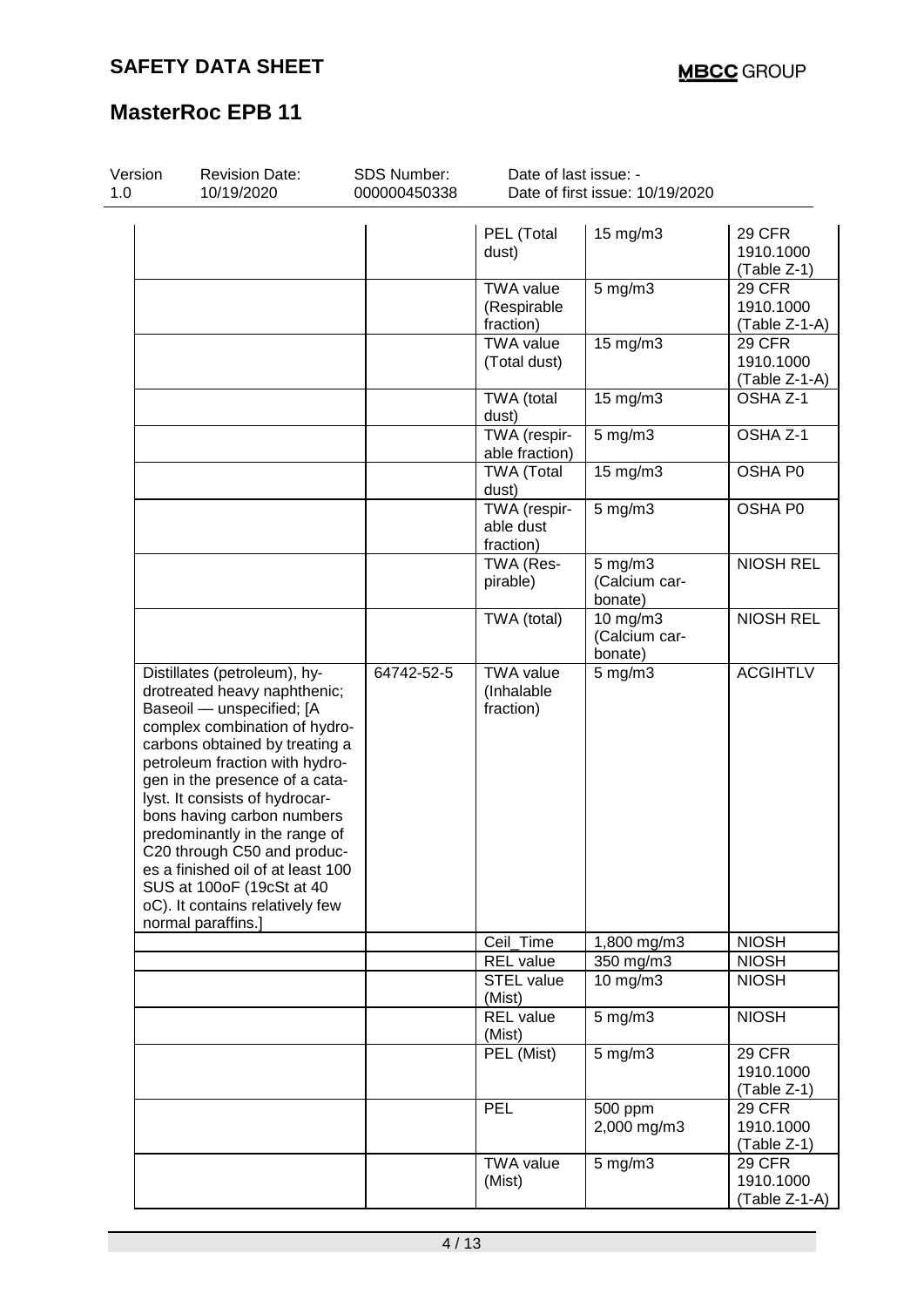| Version<br>1.0 | <b>Revision Date:</b><br>10/19/2020                            | SDS Number:<br>000000450338 | Date of last issue: -<br>Date of first issue: 10/19/2020 |                    |                  |  |
|----------------|----------------------------------------------------------------|-----------------------------|----------------------------------------------------------|--------------------|------------------|--|
|                |                                                                |                             |                                                          |                    |                  |  |
|                |                                                                |                             | TWA (Mist)                                               | $5$ mg/m $3$       | OSHA Z-1         |  |
|                |                                                                |                             | TWA (Inhal-                                              | $5$ mg/m $3$       | <b>ACGIH</b>     |  |
|                |                                                                |                             | able particu-                                            |                    |                  |  |
|                |                                                                |                             | late matter)                                             |                    |                  |  |
|                |                                                                |                             | TWA (Mist)                                               | $5$ mg/m $3$       | OSHA P0          |  |
|                |                                                                |                             | TWA (Mist)                                               | $5$ mg/m $3$       | <b>NIOSH REL</b> |  |
|                |                                                                |                             | ST (Mist)                                                | 10 mg/m3           | <b>NIOSH REL</b> |  |
|                | Residual oils (petroleum), sol-<br>vent-dewaxed; Baseoil - un- | 64742-62-7                  | <b>TWA value</b><br>(Inhalable                           | $5$ mg/m $3$       | <b>ACGIHTLV</b>  |  |
|                | specified; [A complex combi-<br>nation of hydrocarbons ob-     |                             | fraction)                                                |                    |                  |  |
|                | tained by removal of ong,                                      |                             |                                                          |                    |                  |  |
|                | branched chain hydrocarbons                                    |                             |                                                          |                    |                  |  |
|                | from a residual oil by solvent                                 |                             |                                                          |                    |                  |  |
|                | crystalli zation. It consists of                               |                             |                                                          |                    |                  |  |
|                | hydrocarbons having carbon                                     |                             |                                                          |                    |                  |  |
|                | numbers predominantly great-                                   |                             |                                                          |                    |                  |  |
|                | er than C25 and boiling above                                  |                             |                                                          |                    |                  |  |
| oF).]          | approxi mately 400 oC (752                                     |                             |                                                          |                    |                  |  |
|                |                                                                |                             | TWA (Mist)                                               | $5$ mg/m $3$       | OSHA Z-1         |  |
|                |                                                                |                             | TWA (Inhal-                                              | $5$ mg/m $3$       | <b>ACGIH</b>     |  |
|                |                                                                |                             | able particu-                                            |                    |                  |  |
|                |                                                                |                             | late matter)                                             |                    |                  |  |
|                |                                                                |                             | TWA (Mist)                                               | 5 mg/m3            | OSHA P0          |  |
|                |                                                                |                             | TWA (Mist)                                               | $5$ mg/m $3$       | <b>NIOSH REL</b> |  |
|                |                                                                |                             | ST (Mist)                                                | 10 mg/m3           | <b>NIOSH REL</b> |  |
|                | Distillates (petroleum), solvent-                              | 64742-65-0                  | <b>TWA</b> value                                         | $5$ mg/m $3$       | <b>ACGIHTLV</b>  |  |
|                | dewaxed heavy paraffinic                                       |                             | (Inhalable                                               |                    |                  |  |
|                |                                                                |                             | fraction)                                                |                    |                  |  |
|                |                                                                |                             | Ceil_Time                                                | 1,800 mg/m3        | <b>NIOSH</b>     |  |
|                |                                                                |                             | <b>REL</b> value                                         | 350 mg/m3          | <b>NIOSH</b>     |  |
|                |                                                                |                             | <b>STEL value</b>                                        | 10 mg/m3           | <b>NIOSH</b>     |  |
|                |                                                                |                             | (Mist)                                                   |                    |                  |  |
|                |                                                                |                             | <b>REL</b> value<br>(Mist)                               | 5 mg/m3            | <b>NIOSH</b>     |  |
|                |                                                                |                             | <b>PEL</b>                                               | 500 ppm            | <b>29 CFR</b>    |  |
|                |                                                                |                             |                                                          | 2,000 mg/m3        | 1910.1000        |  |
|                |                                                                |                             |                                                          |                    | (Table Z-1)      |  |
|                |                                                                |                             | PEL (Mist)                                               | $5$ mg/m $3$       | <b>29 CFR</b>    |  |
|                |                                                                |                             |                                                          |                    | 1910.1000        |  |
|                |                                                                |                             |                                                          |                    | (Table Z-1)      |  |
|                |                                                                |                             | <b>TWA value</b>                                         | $5$ mg/m $3$       | <b>29 CFR</b>    |  |
|                |                                                                |                             | (Mist)                                                   |                    | 1910.1000        |  |
|                |                                                                |                             |                                                          |                    | $(Table Z-1-A)$  |  |
|                |                                                                |                             | TWA (Mist)                                               | $5 \text{ mg/m}$ 3 | OSHA Z-1         |  |
|                |                                                                |                             | TWA (Inhal-                                              | $5$ mg/m $3$       | <b>ACGIH</b>     |  |
|                |                                                                |                             | able particu-                                            |                    |                  |  |
|                |                                                                |                             | late matter)                                             |                    |                  |  |
|                |                                                                |                             | TWA (Mist)                                               | $5 \text{ mg/m}$ 3 | OSHA P0          |  |
|                |                                                                |                             | TWA (Mist)                                               | $5$ mg/m $3$       | <b>NIOSH REL</b> |  |
|                |                                                                |                             | ST (Mist)                                                | 10 mg/m3           | <b>NIOSH REL</b> |  |

**Engineering measures** : No applicable information available.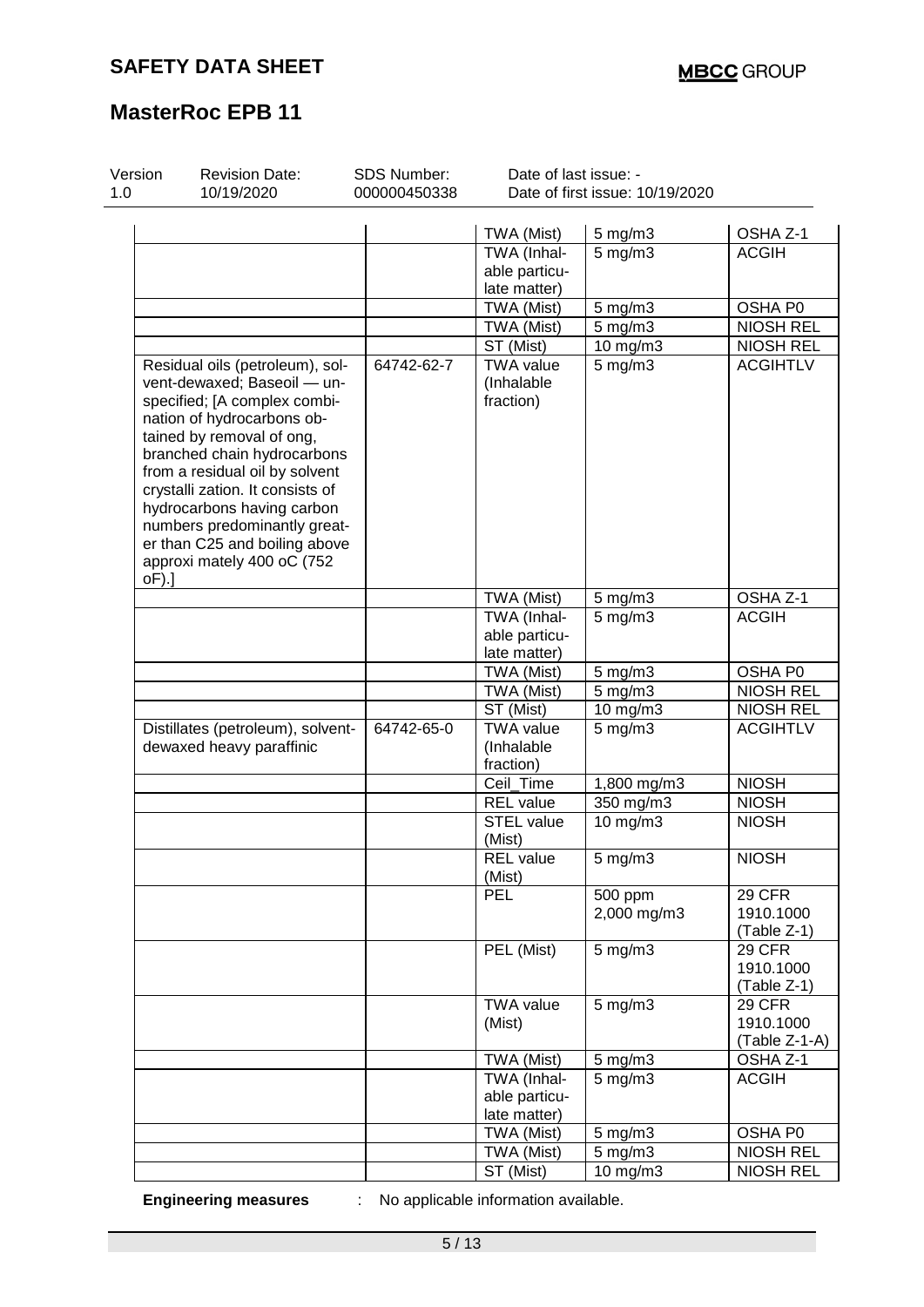| Version<br>1.0      | <b>Revision Date:</b><br>10/19/2020       |    | <b>SDS Number:</b><br>000000450338                                                                                                                       | Date of last issue: -<br>Date of first issue: 10/19/2020    |  |
|---------------------|-------------------------------------------|----|----------------------------------------------------------------------------------------------------------------------------------------------------------|-------------------------------------------------------------|--|
|                     | Personal protective equipment             |    |                                                                                                                                                          |                                                             |  |
|                     | Respiratory protection<br>Hand protection |    |                                                                                                                                                          | : Wear respiratory protection if ventilation is inadequate. |  |
| <b>Remarks</b>      |                                           |    | Wear impermeable chemical resistant protective gloves.<br>Manufacturer's directions for use should be observed be-<br>cause of great diversity of types. |                                                             |  |
|                     | Eye protection                            | t. | Safety glasses<br>Protective suit                                                                                                                        |                                                             |  |
|                     | Skin and body protection                  |    |                                                                                                                                                          |                                                             |  |
| Protective measures |                                           |    |                                                                                                                                                          | Avoid contact with the skin, eyes and clothing.             |  |
|                     |                                           |    | rectly.                                                                                                                                                  | No special measures necessary if stored and handled cor-    |  |
|                     |                                           |    | and safety practice.                                                                                                                                     | Handle in accordance with good building materials hygiene   |  |
|                     |                                           |    |                                                                                                                                                          | Wearing of closed work clothing is recommended.             |  |
|                     | Hygiene measures                          |    |                                                                                                                                                          | General industrial hygiene practice.                        |  |
|                     |                                           |    |                                                                                                                                                          |                                                             |  |

### **SECTION 9. PHYSICAL AND CHEMICAL PROPERTIES**

| Appearance                                          | t  | paste                                |
|-----------------------------------------------------|----|--------------------------------------|
| Color                                               |    | yellowish to brown                   |
| Odor                                                | t  | mineral oil-like                     |
| <b>Odor Threshold</b>                               | t  | No data available                    |
| pH                                                  | t  | Not applicable                       |
| Melting point                                       | t  | No applicable information available. |
| Flash point                                         | t, | $>$ 302 °F / $>$ 150 °C              |
|                                                     |    | $>$ 302 °F $/$ > 150 °C              |
| Evaporation rate                                    | t, | No applicable information available. |
|                                                     |    |                                      |
| Upper explosion limit / Upper<br>flammability limit | ÷  | No applicable information available. |
| Lower explosion limit / Lower<br>flammability limit | ÷  | No applicable information available. |
| Vapor pressure                                      | t, | No applicable information available. |
| Relative vapor density                              | t  | No applicable information available. |
| Relative density                                    | t  | No applicable information available. |
| Density                                             | ÷  | approx. 1.0 g/cm3 (68 °F / 20 °C)    |
| <b>Bulk density</b>                                 | t  | Not applicable                       |
| Solubility(ies)                                     |    |                                      |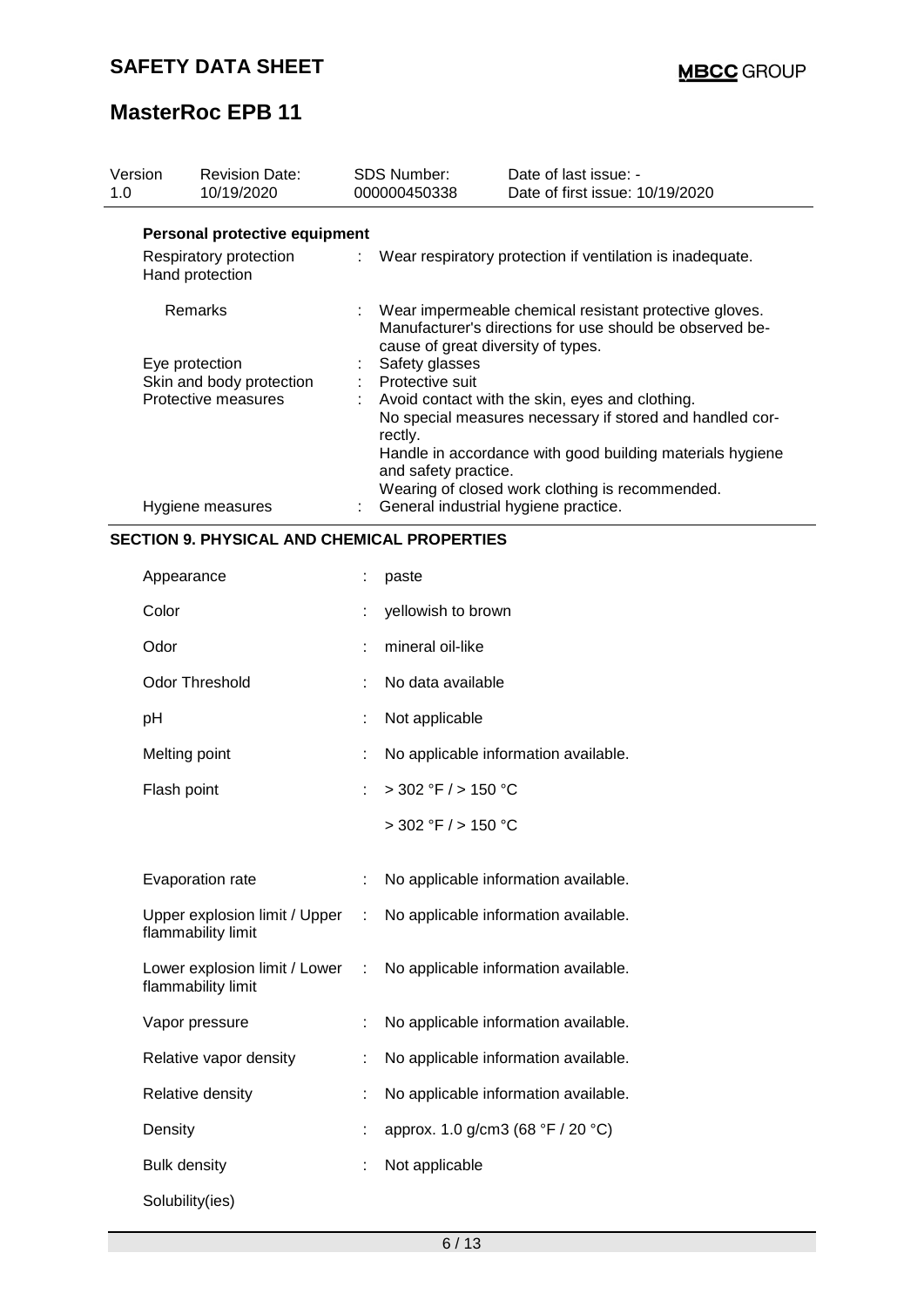| Version<br>1.0 | <b>Revision Date:</b><br>10/19/2020        |   | <b>SDS Number:</b><br>000000450338 | Date of last issue: -<br>Date of first issue: 10/19/2020 |  |  |  |  |
|----------------|--------------------------------------------|---|------------------------------------|----------------------------------------------------------|--|--|--|--|
|                | Water solubility                           |   | immiscible $(68 °F / 20 °C)$<br>÷  |                                                          |  |  |  |  |
|                | Solubility in other solvents               | ÷ |                                    | No applicable information available.                     |  |  |  |  |
|                | Partition coefficient: n-<br>octanol/water |   | No data available                  |                                                          |  |  |  |  |
|                | Autoignition temperature                   |   | Not applicable                     |                                                          |  |  |  |  |
|                | Decomposition temperature                  | ÷ | scribed/indicated.                 | No decomposition if stored and handled as pre-           |  |  |  |  |
|                | <b>Viscosity</b>                           |   |                                    |                                                          |  |  |  |  |
|                | Viscosity, dynamic                         |   |                                    | No applicable information available.                     |  |  |  |  |
|                | Viscosity, kinematic                       |   |                                    | No applicable information available.                     |  |  |  |  |
|                | <b>Explosive properties</b>                |   | Not explosive<br>Not explosive     |                                                          |  |  |  |  |
|                | Oxidizing properties                       |   | not fire-propagating               |                                                          |  |  |  |  |
|                | Sublimation point                          |   |                                    | No applicable information available.                     |  |  |  |  |
|                | Molecular weight                           |   | No data available                  |                                                          |  |  |  |  |
|                | Metal corrosion rate                       |   | No corrosive effect on metal.      |                                                          |  |  |  |  |

# **SECTION 10. STABILITY AND REACTIVITY**

| Reactivity<br>Chemical stability<br>Possibility of hazardous reac-<br>tions | No decomposition if stored and applied as directed.<br>No decomposition if stored and applied as directed.<br>Stable under recommended storage conditions.<br>No hazards to be specially mentioned. |
|-----------------------------------------------------------------------------|-----------------------------------------------------------------------------------------------------------------------------------------------------------------------------------------------------|
| Conditions to avoid<br>Incompatible materials                               | See SDS section 7 - Handling and storage.<br>Strong acids<br>Strong bases<br>Strong oxidizing agents<br>Strong reducing agents                                                                      |
| Hazardous decomposition<br>products                                         | No hazardous decomposition products if stored and handled<br>as prescribed/indicated.                                                                                                               |

## **SECTION 11. TOXICOLOGICAL INFORMATION**

#### **Acute toxicity**

Not classified based on available information.

#### **Product:**

| Acute oral toxicity       | Remarks: No applicable information available.   |
|---------------------------|-------------------------------------------------|
| Acute inhalation toxicity | : Remarks: No applicable information available. |
| Acute dermal toxicity     | : Remarks: No applicable information available. |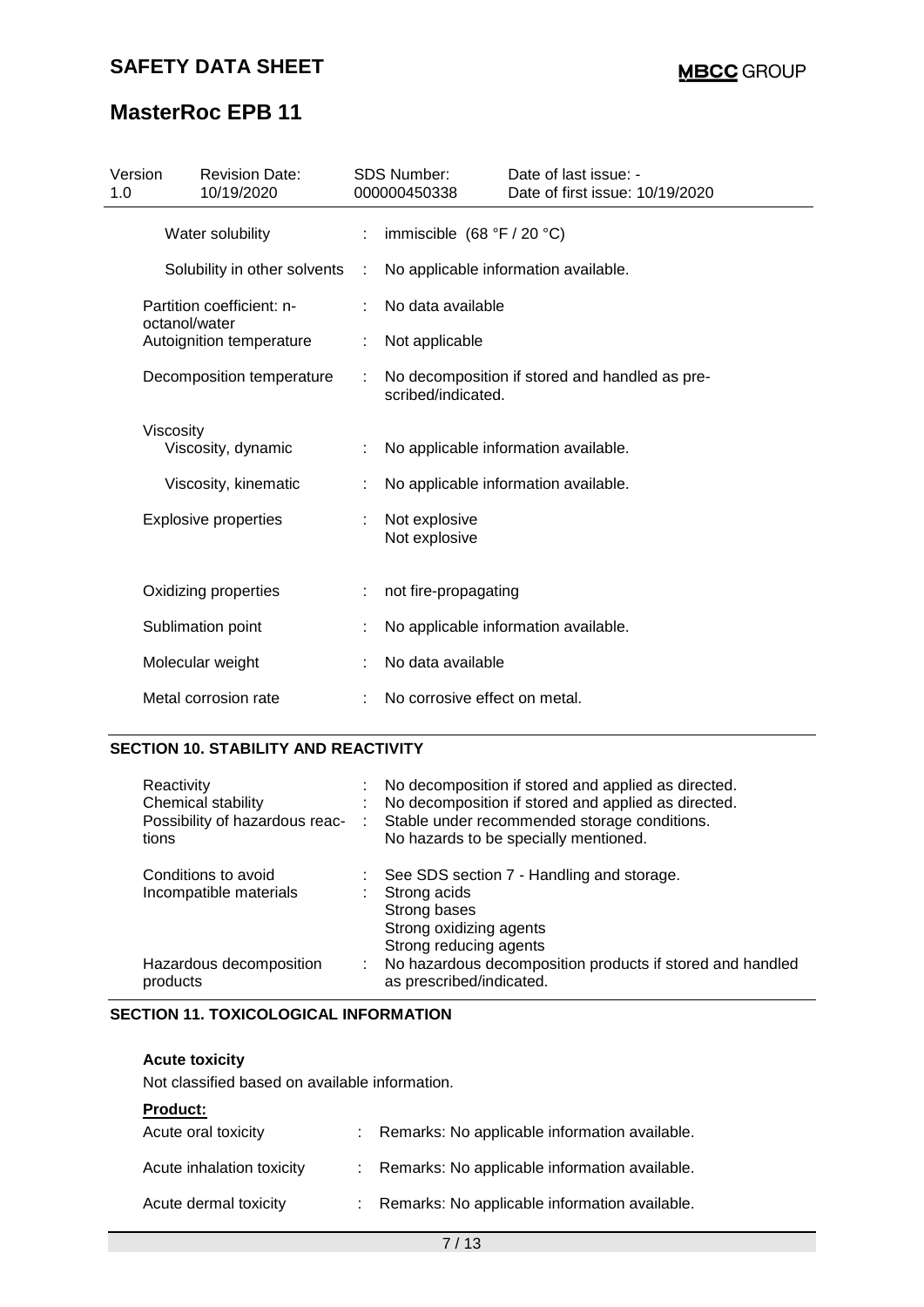| Version | <b>Revision Date:</b> | SDS Number:  | Date of last issue: -           |
|---------|-----------------------|--------------|---------------------------------|
| 1.0     | 10/19/2020            | 000000450338 | Date of first issue: 10/19/2020 |
|         |                       |              |                                 |

### **Skin corrosion/irritation**

Not classified based on available information.

#### **Serious eye damage/eye irritation**

Not classified based on available information.

#### **Product:**

| Method  | Acute Eye Irritation/Corrosion.      |
|---------|--------------------------------------|
| Remarks | Based on data from similar materials |

#### **Respiratory or skin sensitization**

#### **Skin sensitization**

Not classified based on available information.

# **Respiratory sensitization**

Not classified based on available information.

### **Germ cell mutagenicity**

Not classified based on available information.

#### **Carcinogenicity**

Not classified based on available information.

#### **Reproductive toxicity**

Not classified based on available information.

#### **STOT-single exposure**

Not classified based on available information.

### **STOT-repeated exposure**

Not classified based on available information.

#### **Aspiration toxicity**

Not classified based on available information.

### **Further information**

#### **Product:**

Remarks : No data available

# **SECTION 12. ECOLOGICAL INFORMATION**

# **Ecotoxicity**

No data available

# **Persistence and degradability**

No data available

### **Bioaccumulative potential**

### **Components:**

Distillates (petroleum), hydrotreated heavy naphthenic; Baseoil — unspecified; [A complex combination of hydrocarbons obtained by treating a petroleum fraction with hydrogen in the presence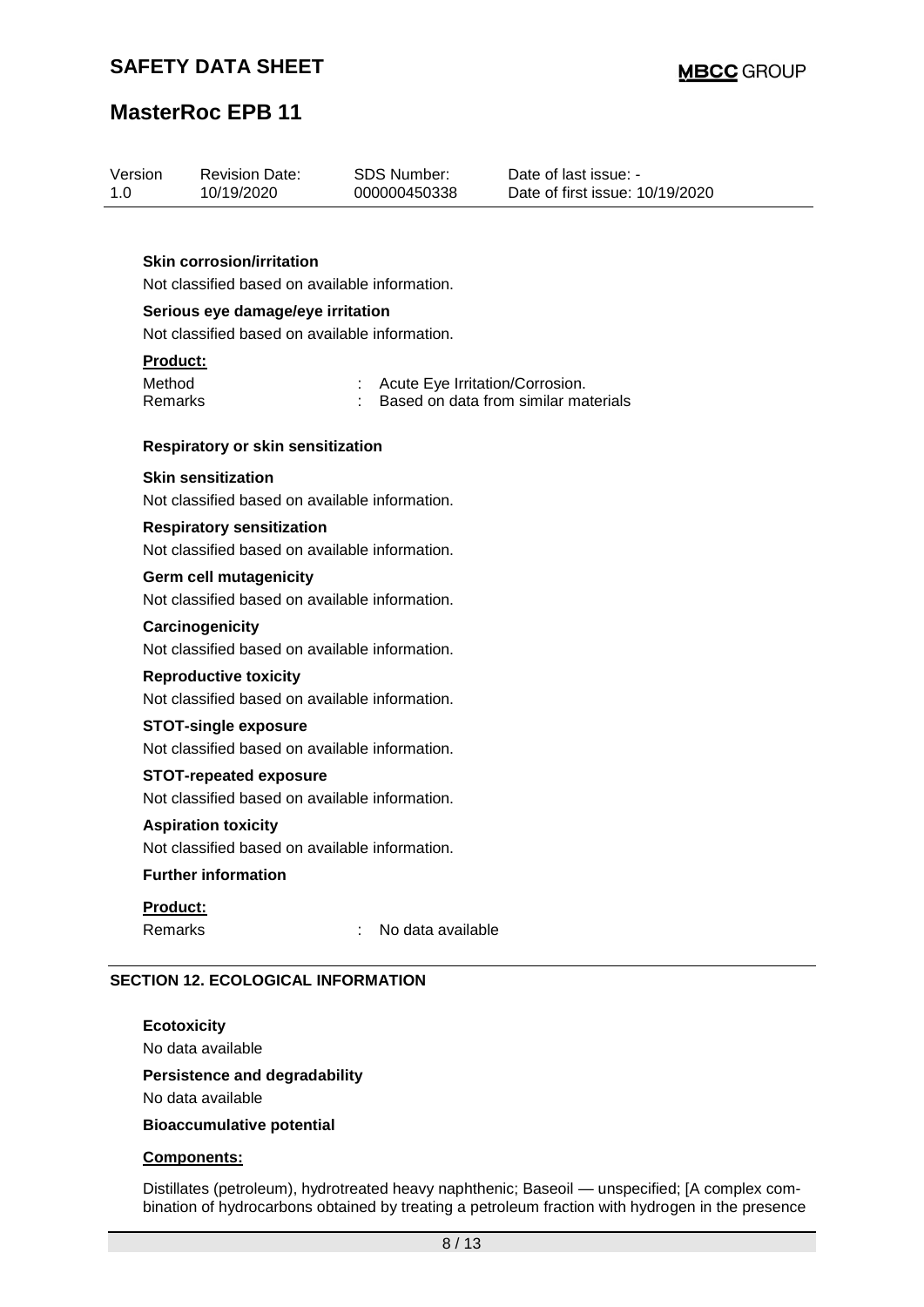| Version<br>1.0 |                 | <b>Revision Date:</b><br>10/19/2020                        |    | SDS Number:<br>000000450338                                  | Date of last issue: -<br>Date of first issue: 10/19/2020                                                                                                                                        |
|----------------|-----------------|------------------------------------------------------------|----|--------------------------------------------------------------|-------------------------------------------------------------------------------------------------------------------------------------------------------------------------------------------------|
|                |                 | contains relatively few normal paraffins.]:                |    |                                                              | of a catalyst. It consists of hydrocarbons having carbon numbers predominantly in the range of<br>C20 through C50 and produces a finished oil of at least 100 SUS at 100oF (19cSt at 40 oC). It |
|                | octanol/water   | Partition coefficient: n-                                  |    | Remarks: No data available.                                  |                                                                                                                                                                                                 |
|                |                 | Distillates (petroleum), solvent-dewaxed heavy paraffinic: |    |                                                              |                                                                                                                                                                                                 |
|                | octanol/water   | Partition coefficient: n-                                  | t. |                                                              | Remarks: Study technically not feasible.                                                                                                                                                        |
|                |                 | Zinc bis[O,O-bis(2-ethylhexyl)] bis(dithiophosphate):      |    |                                                              |                                                                                                                                                                                                 |
|                | octanol/water   | Partition coefficient: n-                                  |    | log Pow: 3.59 (72 °F / 22 °C)<br>pH: 5<br>method<br>GLP: yes | Method: Partition coefficient (n-octanol/water), Shake-flask                                                                                                                                    |
|                |                 | <b>Mobility in soil</b>                                    |    |                                                              |                                                                                                                                                                                                 |
|                |                 | No data available                                          |    |                                                              |                                                                                                                                                                                                 |
|                |                 | Other adverse effects                                      |    |                                                              |                                                                                                                                                                                                 |
|                | <b>Product:</b> |                                                            |    |                                                              |                                                                                                                                                                                                 |
|                | mation          | Additional ecological infor-                               |    | harmful to aquatic organisms.<br>components.                 | There is a high probability that the product is not acutely<br>The product has not been tested. The statements on ecotoxi-<br>cology have been derived from the properties of the individual    |
|                |                 | <b>SECTION 13. DISPOSAL CONSIDERATIONS</b>                 |    |                                                              |                                                                                                                                                                                                 |
|                |                 | <b>Disposal methods</b>                                    |    |                                                              |                                                                                                                                                                                                 |
|                |                 | Waste from residues                                        |    |                                                              | Dispose of in accordance with national, state and local regula-                                                                                                                                 |

| Waste from residues    | Dispose of in accordance with national, state and local regula-<br>tions.                                                         |
|------------------------|-----------------------------------------------------------------------------------------------------------------------------------|
|                        | Do not discharge into drains/surface waters/groundwater.<br>Disposal requirements are dependent on the hazard classifi-           |
|                        | cation and will vary by location and the type of disposal se-<br>lected.                                                          |
|                        | Residues should be disposed of in the same manner as the<br>substance/product.                                                    |
|                        | The use and processing of this product, or addition of other<br>constituents, may cause it to be considered a hazardous<br>waste. |
| Contaminated packaging | Contaminated packaging should be emptied as far as possible<br>and disposed of in the same manner as the sub-<br>stance/product.  |

### **SECTION 14. TRANSPORT INFORMATION**

# **International Regulations**

### **UNRTDG**

Not regulated as a dangerous good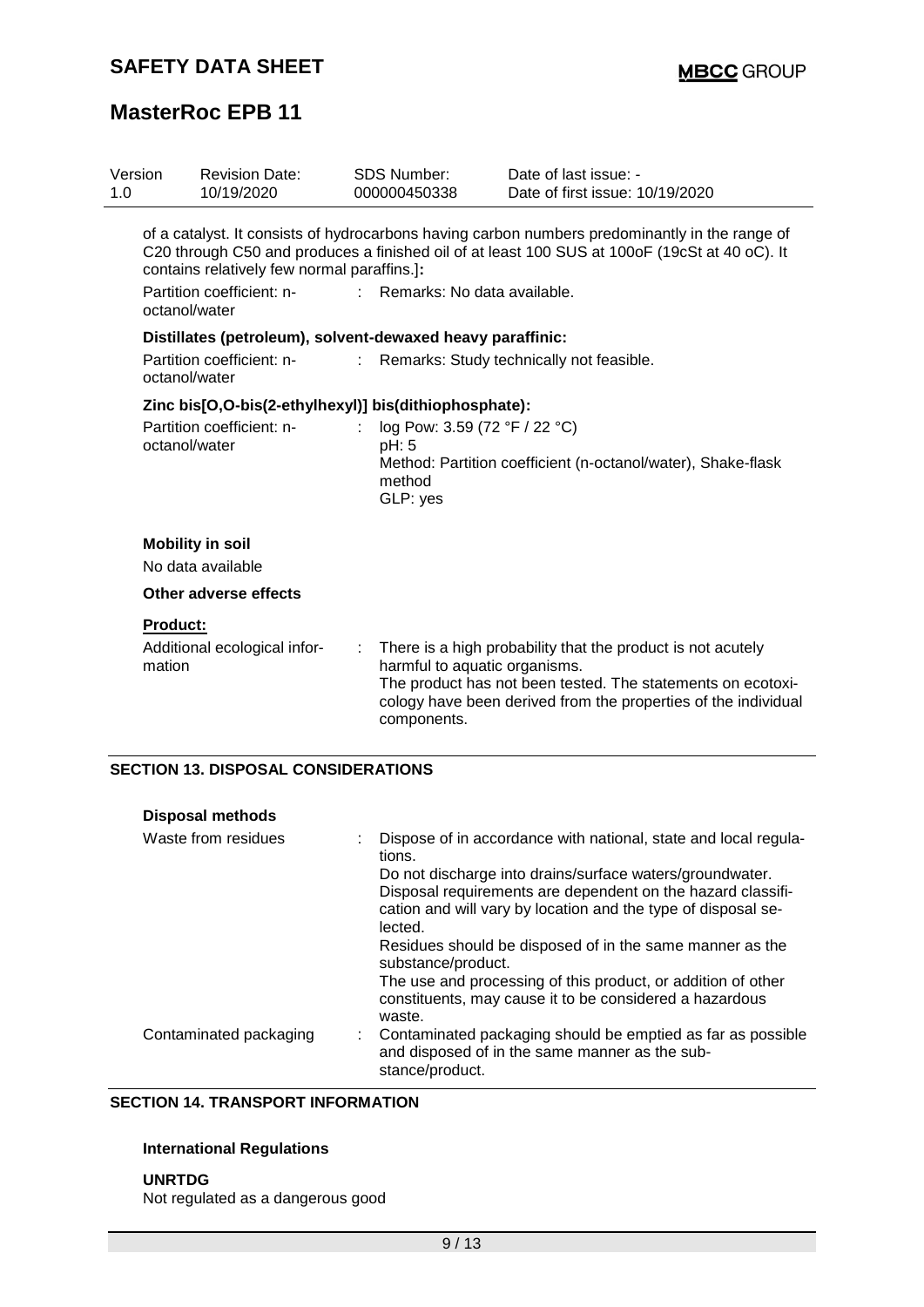| 1.0                                       | Version                                            | <b>Revision Date:</b><br>10/19/2020     | SDS Number:<br>000000450338                             | Date of last issue: -<br>Date of first issue: 10/19/2020                                                  |  |  |  |
|-------------------------------------------|----------------------------------------------------|-----------------------------------------|---------------------------------------------------------|-----------------------------------------------------------------------------------------------------------|--|--|--|
|                                           | <b>IATA-DGR</b>                                    | Not regulated as a dangerous good       |                                                         |                                                                                                           |  |  |  |
|                                           | <b>IMDG-Code</b>                                   | Not regulated as a dangerous good       |                                                         |                                                                                                           |  |  |  |
|                                           |                                                    | Not applicable for product as supplied. |                                                         | Transport in bulk according to Annex II of MARPOL 73/78 and the IBC Code                                  |  |  |  |
|                                           |                                                    | <b>Domestic regulation</b>              |                                                         |                                                                                                           |  |  |  |
|                                           | <b>49 CFR</b><br>Not regulated as a dangerous good |                                         |                                                         |                                                                                                           |  |  |  |
| <b>SECTION 15. REGULATORY INFORMATION</b> |                                                    |                                         |                                                         |                                                                                                           |  |  |  |
|                                           | <b>SARA 313</b>                                    |                                         |                                                         | The following components are subject to reporting levels es-<br>tablished by SARA Title III, Section 313: |  |  |  |
|                                           |                                                    |                                         | Naphthenic ac-<br>ids, zinc salts                       | 12001-85-3                                                                                                |  |  |  |
|                                           |                                                    |                                         | Zinc bis[O,O-<br>bis(2-ethylhexyl)]<br>bis(dithiophosph | 4259-15-8                                                                                                 |  |  |  |

ate)

# **US State Regulations**

# **Pennsylvania Right To Know**<br>**Pictillates (petroleum)**

| Distillates (petroleum), hydrotreated heavy naphthenic;<br>Baseoil — unspecified; [A complex combination of hydrocar-<br>bons obtained by treating a petroleum fraction with hydrogen<br>in the presence of a catalyst. It consists of hydrocarbons hav-<br>ing carbon numbers predominantly in the range of C20<br>through C50 and produces a finished oil of at least 100 SUS<br>at 100oF (19cSt at 40 oC). It contains relatively few normal<br>paraffins.]<br>Distillates (petroleum), solvent-dewaxed heavy paraffinic<br>Limestone<br>listed                  | 64742-52-5<br>64742-65-0<br>1317-65-3              |
|---------------------------------------------------------------------------------------------------------------------------------------------------------------------------------------------------------------------------------------------------------------------------------------------------------------------------------------------------------------------------------------------------------------------------------------------------------------------------------------------------------------------------------------------------------------------|----------------------------------------------------|
|                                                                                                                                                                                                                                                                                                                                                                                                                                                                                                                                                                     |                                                    |
| <b>New Jersey Right To Know</b>                                                                                                                                                                                                                                                                                                                                                                                                                                                                                                                                     |                                                    |
| Naphthenic acids, zinc salts<br>Zinc bis[O,O-bis(2-ethylhexyl)] bis(dithiophosphate)<br>Limestone<br>Distillates (petroleum), hydrotreated heavy naphthenic;<br>Baseoil — unspecified; [A complex combination of hydrocar-<br>bons obtained by treating a petroleum fraction with hydrogen<br>in the presence of a catalyst. It consists of hydrocarbons hav-<br>ing carbon numbers predominantly in the range of C20<br>through C50 and produces a finished oil of at least 100 SUS<br>at 100oF (19cSt at 40 oC). It contains relatively few normal<br>paraffins.] | 12001-85-3<br>4259-15-8<br>1317-65-3<br>64742-52-5 |
| Distillates (petroleum), solvent-dewaxed heavy paraffinic                                                                                                                                                                                                                                                                                                                                                                                                                                                                                                           | 64742-65-0                                         |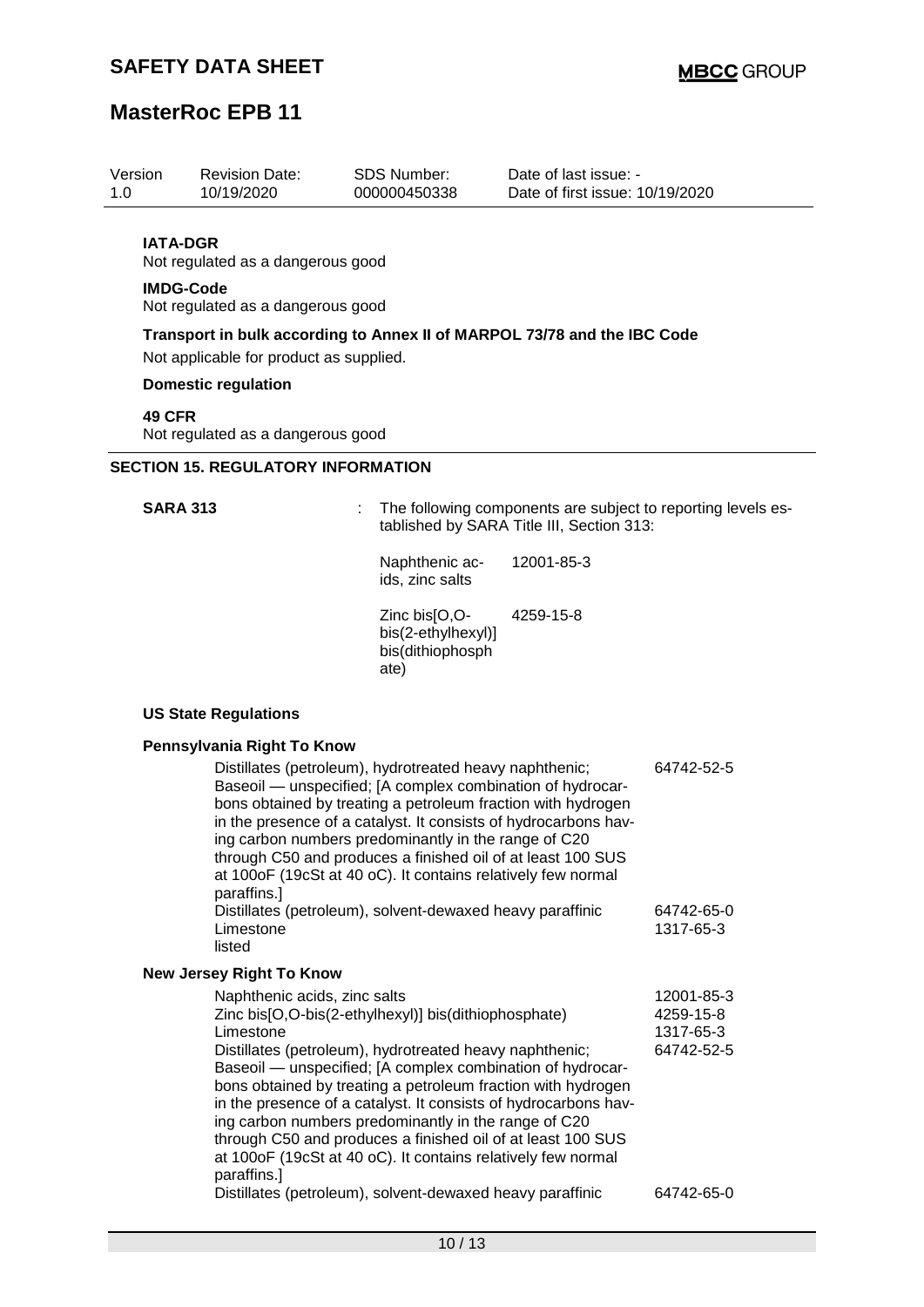



the absence of a chronic hazard.

## **Full text of other abbreviations**

| $1-A$                                                                 | 29 CFR 1910.1000 (Table Z- : OSHA - Table Z-1-A (29 CFR 1910.1000)                           |
|-----------------------------------------------------------------------|----------------------------------------------------------------------------------------------|
| 29 CFR 1910.1000 (Table Z- :<br>1)                                    | OSHA - Table Z-1 (Limits for Air Contaminants) 29 CFR<br>1910.1000                           |
| <b>ACGIH</b>                                                          | : USA. ACGIH Threshold Limit Values (TLV)                                                    |
| <b>ACGIHTLV</b>                                                       | : American Conference of Governmental Industrial Hygienists -<br>threshold limit values (US) |
| <b>NIOSH</b>                                                          | : NIOSH Pocket Guide to Chemical Hazards (US)                                                |
| NIOSH REL                                                             | : USA. NIOSH Recommended Exposure Limits                                                     |
| OSHA P0                                                               | : USA. OSHA - TABLE Z-1 Limits for Air Contaminants -<br>1910.1000                           |
| OSHA Z-1                                                              | : USA. Occupational Exposure Limits (OSHA) - Table Z-1 Lim-<br>its for Air Contaminants      |
| 1-A) / TWA value                                                      | 29 CFR 1910.1000 (Table Z- : Time Weighted Average (TWA):                                    |
| 29 CFR 1910.1000 (Table Z- : Permissible exposure limit<br>$1)$ / PEL |                                                                                              |
| ACGIH / TWA                                                           | 8-hour, time-weighted average                                                                |
| ACGIHTLV / TWA value                                                  | : Time Weighted Average (TWA):                                                               |
| NIOSH / Ceil_Time                                                     | Ceiling Limit Value and Time Period (if specified):                                          |
| NIOSH / REL value                                                     | : Recommended exposure limit (REL):                                                          |
| NIOSH / STEL value                                                    | : Short Term Exposure Limit (STEL):                                                          |
| NIOSH REL / TWA                                                       | Time-weighted average concentration for up to a 10-hour                                      |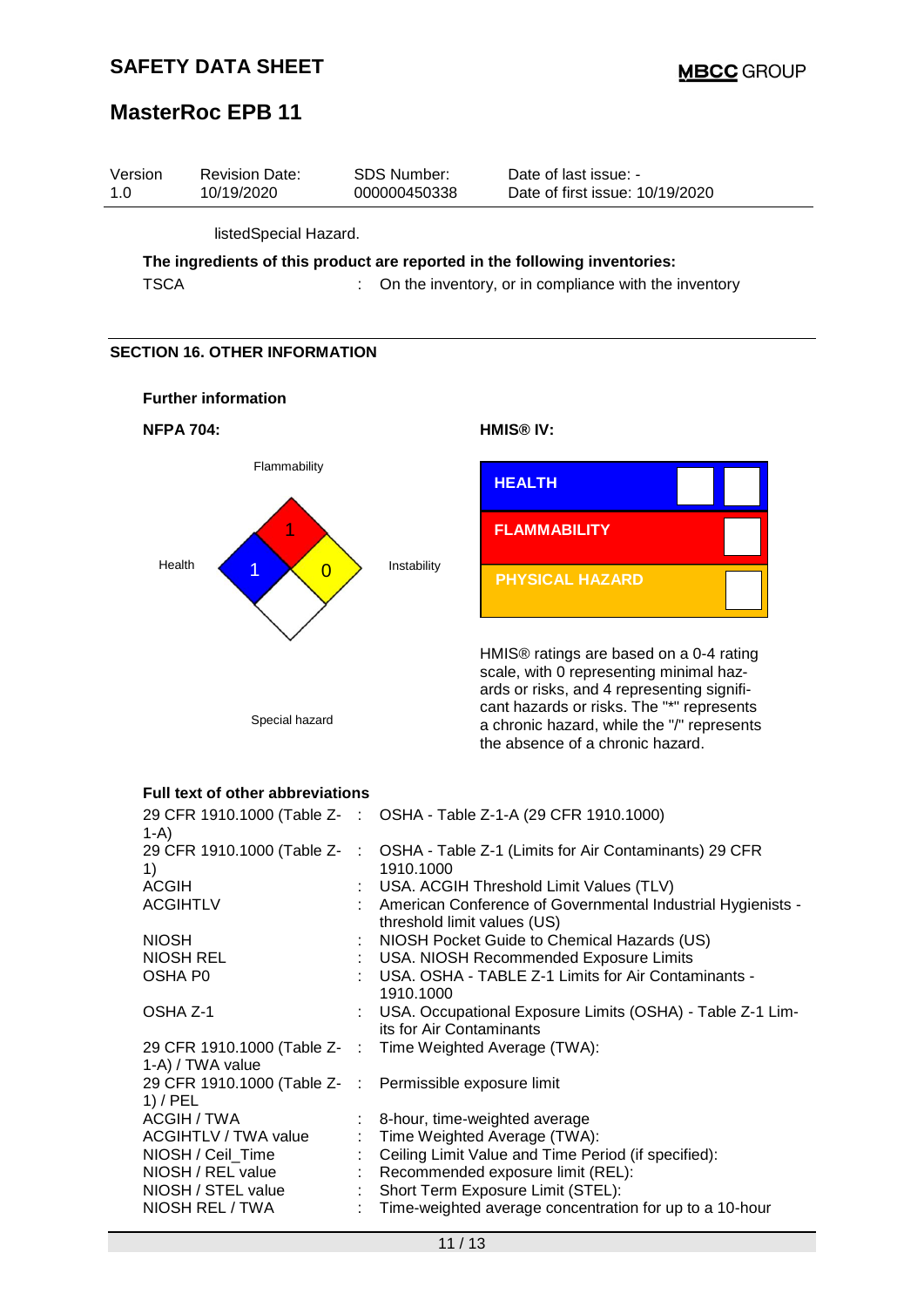| Version<br>1.0 | <b>Revision Date:</b><br>10/19/2020 | SDS Number:<br>000000450338 | Date of last issue: -<br>Date of first issue: 10/19/2020                                         |
|----------------|-------------------------------------|-----------------------------|--------------------------------------------------------------------------------------------------|
|                | NIOSH REL / ST                      |                             | workday during a 40-hour workweek<br>: STEL - 15-minute TWA exposure that should not be exceeded |
|                | OSHA PO / TWA<br>OSHA Z-1 / TWA     |                             | at any time during a workday<br>8-hour time weighted average<br>8-hour time weighted average     |

AICS - Australian Inventory of Chemical Substances; ASTM - American Society for the Testing of Materials; bw - Body weight; CERCLA - Comprehensive Environmental Response, Compensation, and Liability Act; CMR - Carcinogen, Mutagen or Reproductive Toxicant; DIN - Standard of the German Institute for Standardisation; DOT - Department of Transportation; DSL - Domestic Substances List (Canada); ECx - Concentration associated with x% response; EHS - Extremely Hazardous Substance; ELx - Loading rate associated with x% response; EmS - Emergency Schedule; ENCS - Existing and New Chemical Substances (Japan); ErCx - Concentration associated with x% growth rate response; ERG - Emergency Response Guide; GHS - Globally Harmonized System; GLP - Good Laboratory Practice; HMIS - Hazardous Materials Identification System; IARC - International Agency for Research on Cancer; IATA - International Air Transport Association; IBC - International Code for the Construction and Equipment of Ships carrying Dangerous Chemicals in Bulk; IC50 - Half maximal inhibitory concentration; ICAO - International Civil Aviation Organization; IECSC - Inventory of Existing Chemical Substances in China; IMDG - International Maritime Dangerous Goods; IMO - International Maritime Organization; ISHL - Industrial Safety and Health Law (Japan); ISO - International Organisation for Standardization; KECI - Korea Existing Chemicals Inventory; LC50 - Lethal Concentration to 50 % of a test population; LD50 - Lethal Dose to 50% of a test population (Median Lethal Dose); MARPOL - International Convention for the Prevention of Pollution from Ships; MSHA - Mine Safety and Health Administration; n.o.s. - Not Otherwise Specified; NFPA - National Fire Protection Association; NO(A)EC - No Observed (Adverse) Effect Concentration; NO(A)EL - No Observed (Adverse) Effect Level; NOELR - No Observable Effect Loading Rate; NTP - National Toxicology Program; NZIoC - New Zealand Inventory of Chemicals; OECD - Organization for Economic Co-operation and Development; OPPTS - Office of Chemical Safety and Pollution Prevention; PBT - Persistent, Bioaccumulative and Toxic substance; PICCS - Philippines Inventory of Chemicals and Chemical Substances; (Q)SAR - (Quantitative) Structure Activity Relationship; RCRA - Resource Conservation and Recovery Act; REACH - Regulation (EC) No 1907/2006 of the European Parliament and of the Council concerning the Registration, Evaluation, Authorisation and Restriction of Chemicals; RQ - Reportable Quantity; SADT - Self-Accelerating Decomposition Temperature; SARA - Superfund Amendments and Reauthorization Act; SDS - Safety Data Sheet; TCSI - Taiwan Chemical Substance Inventory; TSCA - Toxic Substances Control Act (United States); UN - United Nations; UNRTDG - United Nations Recommendations on the Transport of Dangerous Goods; vPvB - Very Persistent and Very Bioaccumulative

Revision Date : 10/19/2020

We support worldwide Responsible Care® initiatives. We value the health and safety of our employees, customers, suppliers and neighbors, and the protection of the environment. Our commitment to Responsible Care is integral to conducting our business and operating our facilities in a safe and environmentally responsible fashion, supporting our customers and suppliers in ensuring the safe and environmentally sound handling of our products, and minimizing the impact of our operations on society and the environment during production, storage, transport, use and disposal of our products.

IMPORTANT: WHILE THE DESCRIPTIONS, DESIGNS, DATA AND INFORMATION CONTAINED HEREIN ARE PRESENTED IN GOOD FAITH AND BELIEVED TO BE ACCURATE , IT IS PROVIDED FOR YOUR GUIDANCE ONLY. BECAUSE MANY FACTORS MAY AFFECT